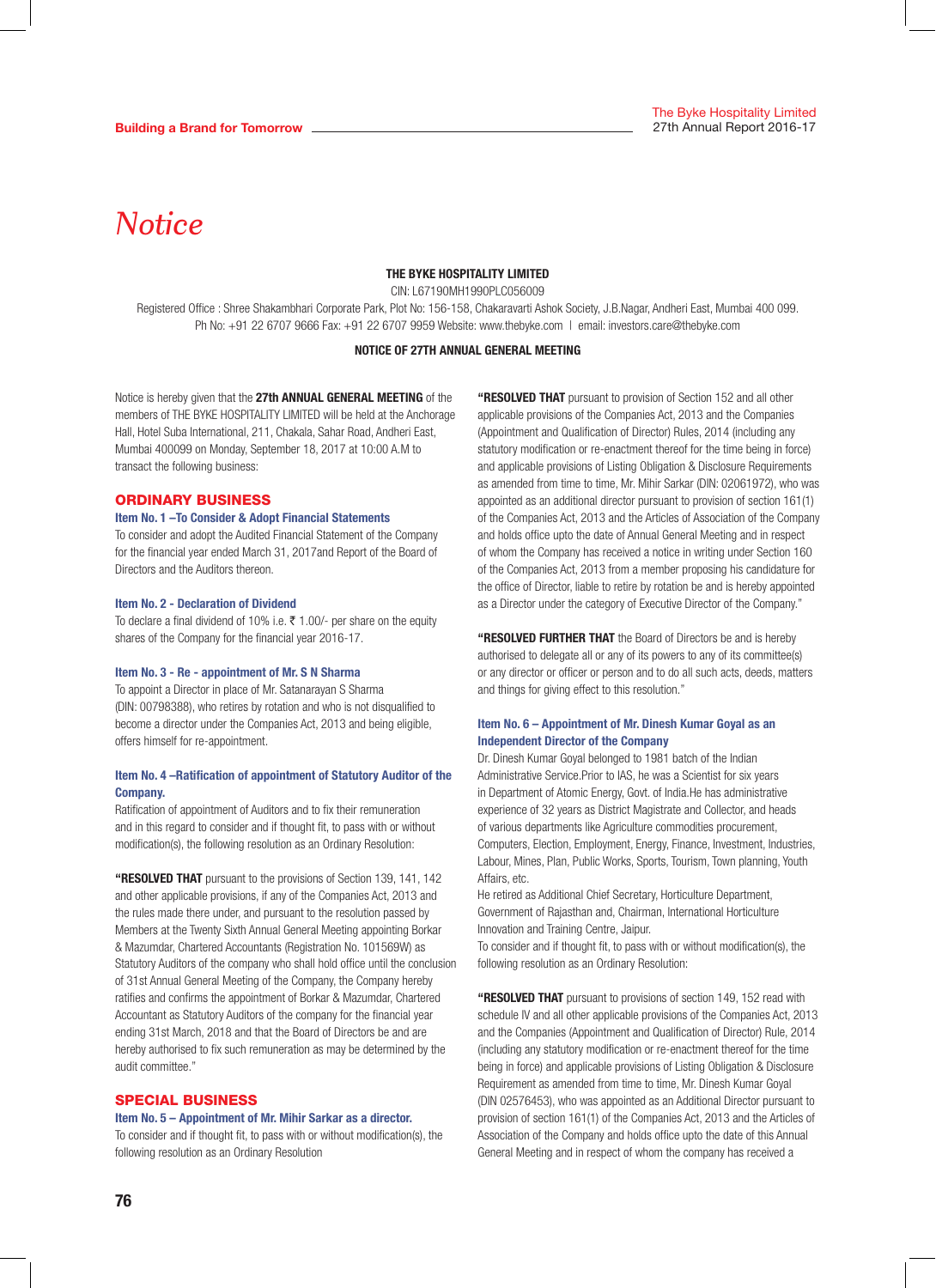

notice in writing under Section 160 of the Companies Act, 2013 from a member proposing his candidature for the office of Independent Director, be and is hereby appointed as an Independent Director of the Company, whose term shall not be subject to retirement by rotation, to hold office for term of 2 (two) consecutive years commencing from February 13, 2017."

"RESOLVED FURTHER THAT the Board of Directors be and is hereby authorised to delegate all or any of its powers to any of its committee(s) or any director or officer or person and to do all such acts, deeds, matters and things for giving effect to this resolution."

By order of the Board of Directors For The Byke Hospitality Limited

Sd/- Neha Mankame Company Secretary

Date: August 10, 2017 Place: Thane

Registered Office: Shree Shakambhari Corporate Park, Plot No: 156-158, Chakaravarti Ashok Society, J.B.Nagar, Andheri East, Mumbai 400 099 Email Id: investors.care@thebyke.com

## **NOTES**

- 1. The Explanatory Statement pursuant to Section 102 of The Companies Act, 2013 in respect of which sets out details relating to Special Business at the meeting, is annexed hereto.
- 2. A MEMBER ENTITLED TO ATTEND AND VOTE AT THE MEETING IS ENTITLED TO APPOINT A PROXY TO ATTEND AND VOTE ON A POLL INSTEAD OF HIMSELF /HERSELF AND SUCH PROXY NEED NOT BE A MEMBER OF THE COMPANY. A person can act as proxy for members not exceeding 50(fifty) and holding in aggregate not more than ten percent of the total share capital of the company.
- 3. Proxy form is sent herewith. The proxy form in order to be effective should be duly completed, signed and deposited at the registered office of the company not less than 48 hours before the commencement of the meeting. Proxies submitted on behalf of companies, societies, etc., must be supported by appropriate resolutions / authority, as applicable.
- 4. Corporate members intending to send their authorised representative to attend the Meeting are requested to send to the Company a certified true copy of the Board Resolution authorising their representative to attend and vote on their behalf at the meeting.
- 5. Pursuant to regulation 36 of the Listing Regulation and Secretarial Standards on General Meetings issued by The Institute of Company Secretaries of India, details of Directors who are proposed to be appointed, forms a part of notice.
- 6. The Register of Members and Share Transfer Books of the Company will remain closed from September 12, 2017 to September 18,2017 (Both days inclusive) in terms of the provisions of Section 91 of the Companies Act, 2013 and the applicable clauses of the Listing Agreement entered into with the Stock Exchanges.
- 7. Subject to the provisions of the Companies Act, 2013, the dividend as recommended by the Board of Directors, if declared at the Annual General Meeting, will be paid within a period of 30 days from the date of declaration as follows:
	- a. For shares held in physical form to those members whose names appear in the Register of Members on the close of the day on September 11, 2017 and
	- b. For shares held in dematerialised form to those beneficiaries, whose names are furnished by the National Securities Depository Limited and Central Depository Services (India) Limited as beneficial owners on September 11, 2017.
- 8. All members are requested to intimate changes, if any, in their registered address, immediately to the Registrar & Transfer Agents, Sharex Dynamic (India) Private Limited or to their depository participants in case shares are held in depository form.
- 9. In case of joint holders attending the Meeting, only such joint holder who is higher in the order of names will be entitled to vote.
- 10. All documents referred to in the notice are open for inspection at the registered office of the company during office hours.
- 11. The Securities and Exchange Board of India (SEBI) has made it mandatory for all companies to use the bank account details furnished by the depositories for depositing dividends. Dividend will be credited to the Members' bank account through ECS/NEFT wherever complete core banking details are available with the Company. In cases where the core banking details are not available, dividend warrants will be issued to the Members with bank details printed thereon as available in the Company's records.
- 12. In terms of Section 124 of the Companies Act, 2013, any dividend remaining unpaid for a period of seven years from due date of payment is required to be transferred to the Investor Education and Protection Fund. Accordingly, the unpaid dividend lying in dividend account of the year 2009-10 will be transferred to Investor Education and Protection Fund at appropriate time in current financial year. Members who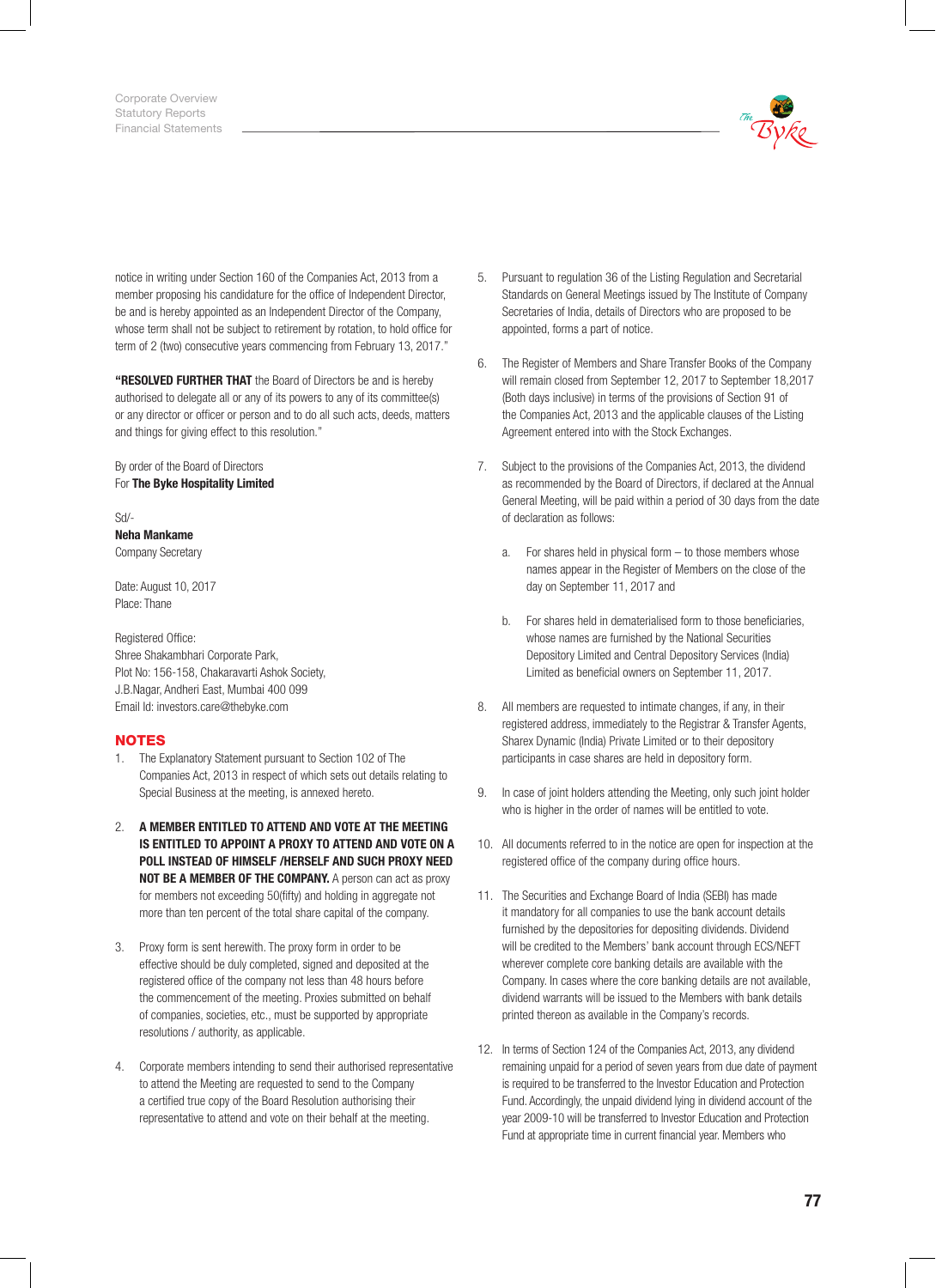have not encashed their dividend warrants are requested to write to the Registrars & Share Transfer Agents. Shareholders can visit the Company's website www.thebyke.com to check the details of their unclaimed dividend under the Investors' section.

- 13. Shareholders seeking any information with regard to Annual Report are requested to write to the Company at an early date so that the information can be kept ready.
- 14. To support green initiative of the Government, electronic copy of the Annual Report for the year ended March 31, 2017 and notice of 27th Annual General Meeting are being sent to the members whose mail IDs are available with the Company / Depository Participant(s) for communication purposes unless any member has requested for a physical copy of the same. For members who have not registered their email address, physical copies of the Annual Report 2017 and the Notice are being sent in the permitted mode. Please note that annual report and the notice of 27th Annual General Meeting are also posted on the website www.thebyke.com
- 15. In compliance with the provisions of Section 108 of the Companies Act, 2013 ("the Act") and Rule 20 of the Companies (Management and Administration) Rules, 2014 and amendments thereof and Regulation 44 of the SEBI (Listing Obligation & Disclosure Requirements) Regulations 2015, the Company is providing its members with the facility for voting by electronic means and the business may be transacted through such voting. The Company also will be providing voting facility through polling paper at the Meeting and the members attending the Meeting who have not already cast their vote by remote e-voting may be able to exercise their voting right at the Meeting. Members who have cast their vote by remote e-voting prior to the Meeting may also attend the Meeting but shall not be entitled to cast their vote again.

#### Procedure for voting through Electronic Means

 Necessary arrangements have been made by the Company with Central Depository Services (India) Limited (CDSL) to facilitate e-voting.

The instructions for shareholders voting electronically are as under:

- The voting period begins on September 15,2017 by 9:00 A.M and ends on September 17, 2017 by 5:00 P.M. During this period shareholders' of the Company, holding shares either in physical form or in dematerialized form, as on the cut-off date (record date) of September 11, 2017 may cast their vote electronically. The e-voting module shall be disabled by CDSL for voting thereafter.
- (ii) The shareholders should log on to the e-voting website www.evotingindia.com.
- (iii) Click on Shareholders / Members login.
- (iv) Now Enter your User ID
	- a. For CDSL: 16 digits beneficiary ID,
	- b. For NSDL: 8 Character DP ID followed by 8 Digits Client ID,
	- c. Members holding shares in Physical Form should enter Folio Number registered with the Company.
- (v) Next enter the Image Verification as displayed and Click on Login.
- (vi) If you are holding shares in demat form and had logged on to www.evotingindia.com and voted on an earlier voting of any company, then your existing password is to be used.

(vii) If you are a first time user follow the steps given below:

|                                                        |        | For Members holding shares in Demat Form and Physical Form                                                                                                                                                                                                                  |
|--------------------------------------------------------|--------|-----------------------------------------------------------------------------------------------------------------------------------------------------------------------------------------------------------------------------------------------------------------------------|
| <b>PAN</b>                                             | (VIII) | Enter your 10 digit alpha-numeric PAN issued by Income Tax Department (Applicable for both demat shareholders<br>as well as physical shareholders).                                                                                                                         |
|                                                        | (ix)   | Members who have not updated their PAN with the Company/Depository Participant are requested to use the first<br>two letters of their name and the 8 digits of the sequence number in the PAN field.                                                                        |
|                                                        | (X)    | In case the sequence number is less than 8 digits enter the applicable number of 0's before the number after the<br>first two characters of the name in CAPITAL letters. Eq. If your name is Ramesh Kumar with sequence number 1<br>then enter RA00000001 in the PAN field. |
| Dividend Bank Details<br><b>OR</b> Date of Birth (DOB) | (xi)   | Enter the Dividend Bank Details or Date of Birth (in dd/mm/yyyy format) as recorded in your demat account or in<br>the company records in order to login.                                                                                                                   |
|                                                        | (X)    | If both the details are not recorded with the depository or company please enter the member id / folio number in<br>the Dividend Bank details field as mentioned in instruction (iv).                                                                                       |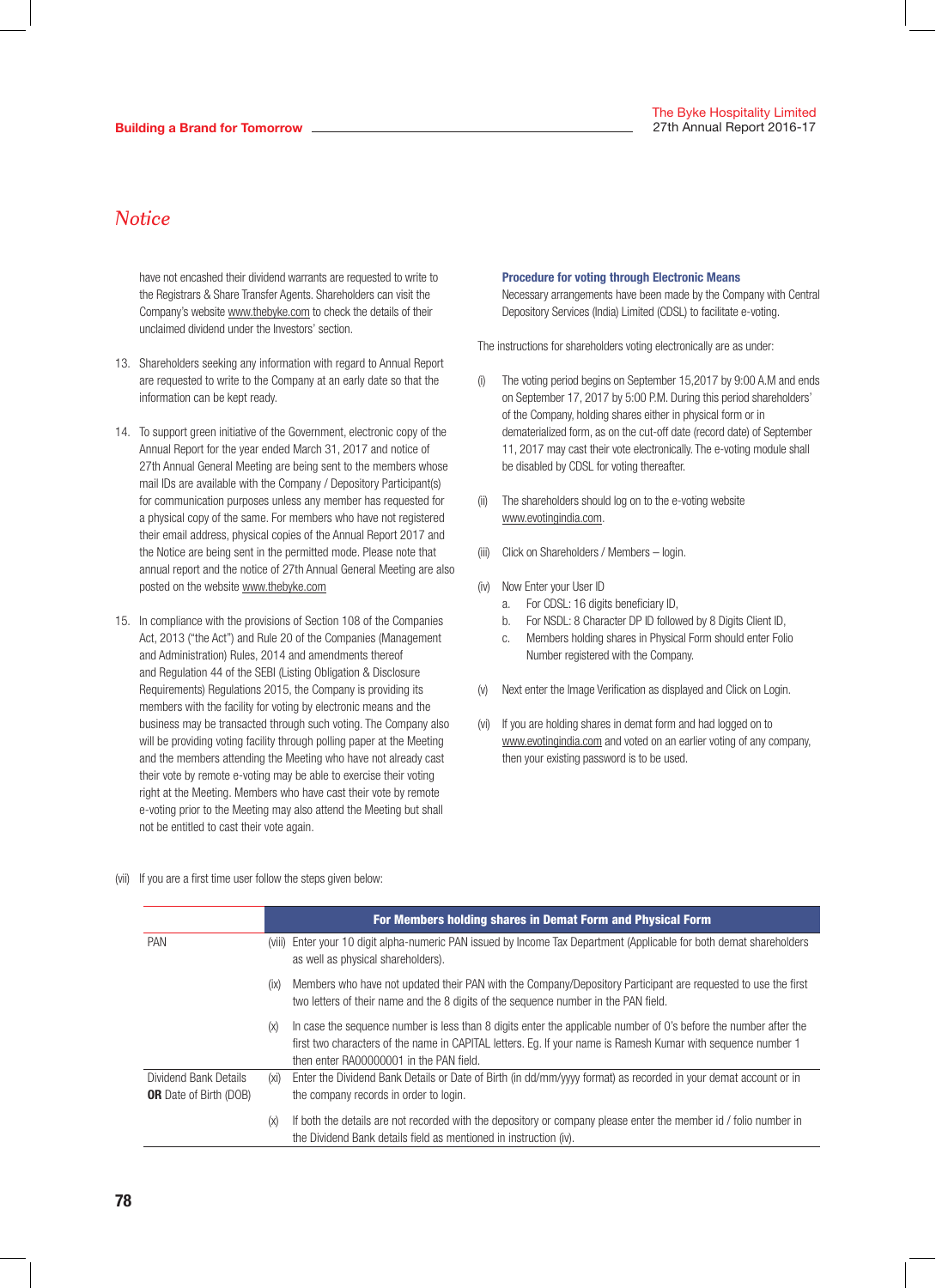

- (xi) After entering these details appropriately, click on "SUBMIT" tab.
- (xii) Members holding shares in physical form will then directly reach the Company selection screen. However, members holding shares in demat form will now reach 'Password Creation' menu wherein they are required to mandatorily enter their login password in the new password field. Kindly note that this password is to be also used by the demat holders for voting for resolutions of any other company on which they are eligible to vote, provided that company opts for e-voting through CDSL platform. It is strongly recommended not to share your password with any other person and take utmost care to keep your password confidential.
- (xiii) For Members holding shares in physical form, the details can be used only for e-voting on the resolutions contained in this Notice.
- (xiv) Click on the EVSN for the relevant <Company Name> on which you choose to vote.
- (xv) On the voting page, you will see "RESOLUTION DESCRIPTION" and against the same the option "YES/NO" for voting. Select the option YES or NO as desired. The option YES implies that you assent to the Resolution and option NO implies that you dissent to the Resolution.
- (xvi) Click on the "RESOLUTIONS FILE LINK" if you wish to view the entire Resolution details.
- (xvii) After selecting the resolution you have decided to vote on, click on "SUBMIT". A confirmation box will be displayed. If you wish to confirm your vote, click on "OK", else to change your vote, click on "CANCEL" and accordingly modify your vote.
- (xviii) Once you "CONFIRM" your vote on the resolution, you will not be allowed to modify your vote.
- (xix) You can also take a print of the votes cast by clicking on "Click here to print" option on the Voting page.
- (xx) If a demat account holder has forgotten the changed password then Enter the User ID and the image verification code and click on Forgot Password & enter the details as prompted by the system.

(xxi) Shareholders can also cast their vote using CDSL's mobile app m-Voting available for android based mobiles. The m-Voting app can be downloaded from Google Play Store. Apple and Windows phone users can download the app from the App Store and the Windows Phone Store respectively. Please follow the instructions as prompted by the mobile app while voting on your mobile.

#### (xxii) Note for Non – Individual Shareholders and Custodians

- Non-Individual shareholders (i.e. other than Individuals, HUF, NRI etc.) and Custodian are required to log on to www.evotingindia.com and register themselves as Corporates.
- A scanned copy of the Registration Form bearing the stamp and sign of the entity should be emailed to helpdesk.evoting@cdslindia.com.
- After receiving the login details a Compliance User should be created using the admin login and password. The Compliance User would be able to link the account(s) for which they wish to vote on.
- The list of accounts linked in the login should be mailed to helpdesk.evoting@cdslindia.com and on approval of the accounts they would be able to cast their vote.
- A scanned copy of the Board Resolution and Power of Attorney (POA) which they have issued in favour of the Custodian, if any, should be uploaded in PDF format in the system for the scrutinizer to verify the same.

 In case you have any queries or issues regarding e-voting, you may refer the Frequently Asked Questions ("FAQs") and e-voting manual available at www.evotingindia.com, under help section or write an email to helpdesk.evoting@cdslindia.com

- 16. Ms. Suman Sureka (Membership No. 6842), Practisting Company Secretary, have been appointed as Scrutinizer to scrutinize the e-voting process in a fair and transparent manner.
- 17. Members who do not have access to remote e-voting facility may send duly completed Ballot Form (enclosed with the Annual Report) so as to reach the Scrutinizer appointed by the Board of Directors of the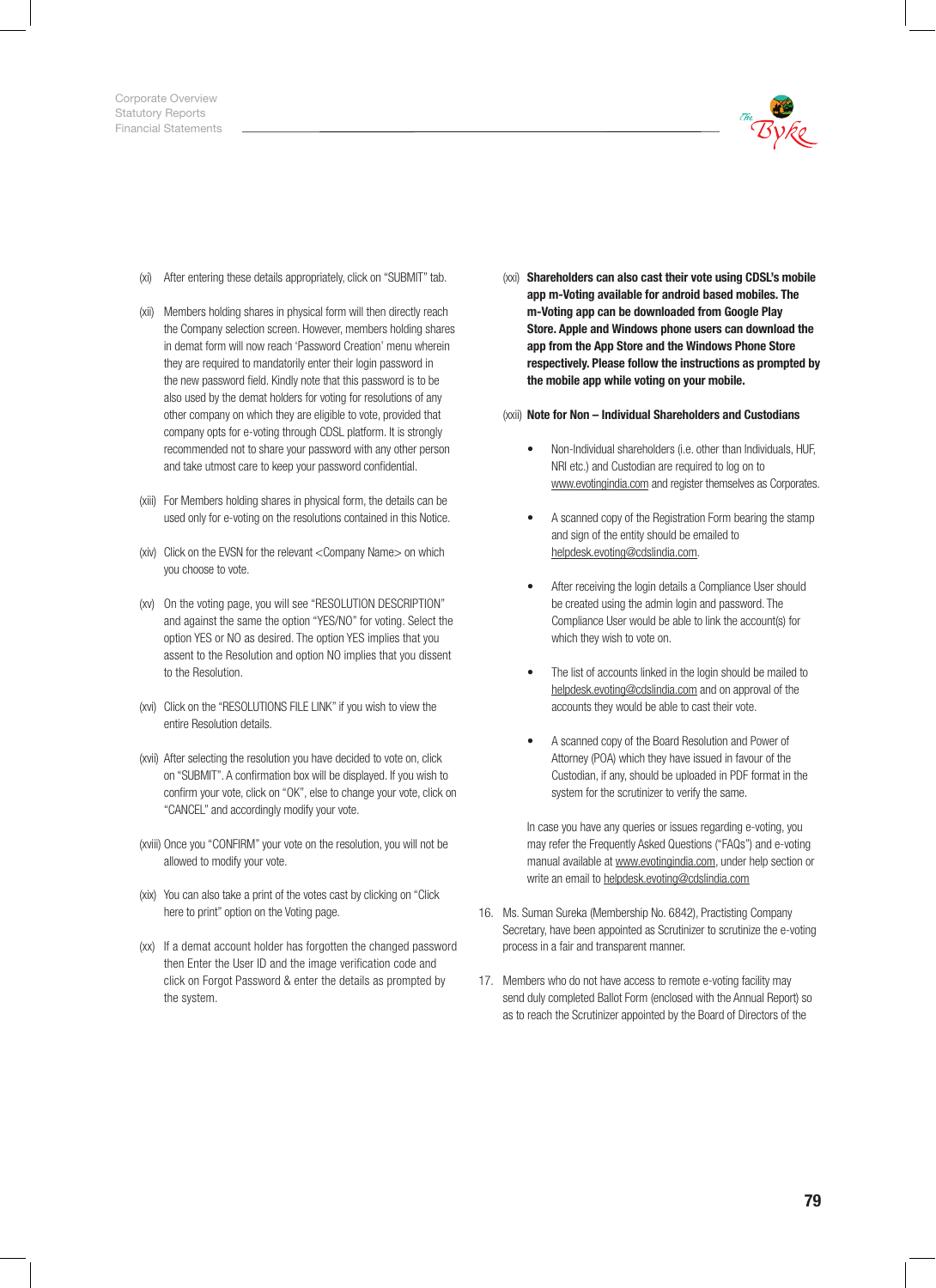Company, at the address Ms. Suman Sureka, C/o The Byke Hospitality Limited, Shree Shakambhari Corporate Park, Plot No. 156-158, Chakravarty Ashok Complex, J.B. Nagar, Andheri (E), Mumbai – 400 099, not later than Sunday, September 17, 2017 (5:00 P.M IST). Ballot Forms deposited in person or sent by post or courier at the expense of the Member will also be accepted. Members have the option to request for physical copy of the Ballot Form by sending an e-mail to investors.care@thebyke.com by mentioning their Folio/DP ID and Client ID No. However, the duly completed Ballot Form should reach the Scrutinizer not later than Sunday, September 17, 2017. Ballot Form received after this date will be treated as invalid.

- 18. The Scrutinizer after scrutinizing the votes cast at the Meeting by Poll and through remote e-voting, will not later than two (2) days of conclusion of the Meeting, make a consolidated Scrutinizer's Report and submit the same forthwith to the Chairman of the Company or a person authorised by him in writing, who shall countersign the same.
- 19. The Result of Annual General Meeting will be announced at the registered office of the company situated at, Shree Shakambhari

Corporate Park, Plot No 156-158, Chakarvarti Ashok Society, J.B.Nagar, Andheri East, Mumbai 400 099 and also available on the website of the Company (www.thebyke.com). The Results shall simultaneously be communicated to Stock Exchanges where the Shares of the Company are listed.

20. The Resolutions shall be deemed to be passed on the date of the Meeting, i.e. September 18, 2017 subject to receipt of the requisite number of votes in favour of the Resolutions.

By order of the Board of Directors For The Byke Hospitality Limited

Sd/- Neha Mankame

Company Secretary

Date: August 10, 2017 Place: Thane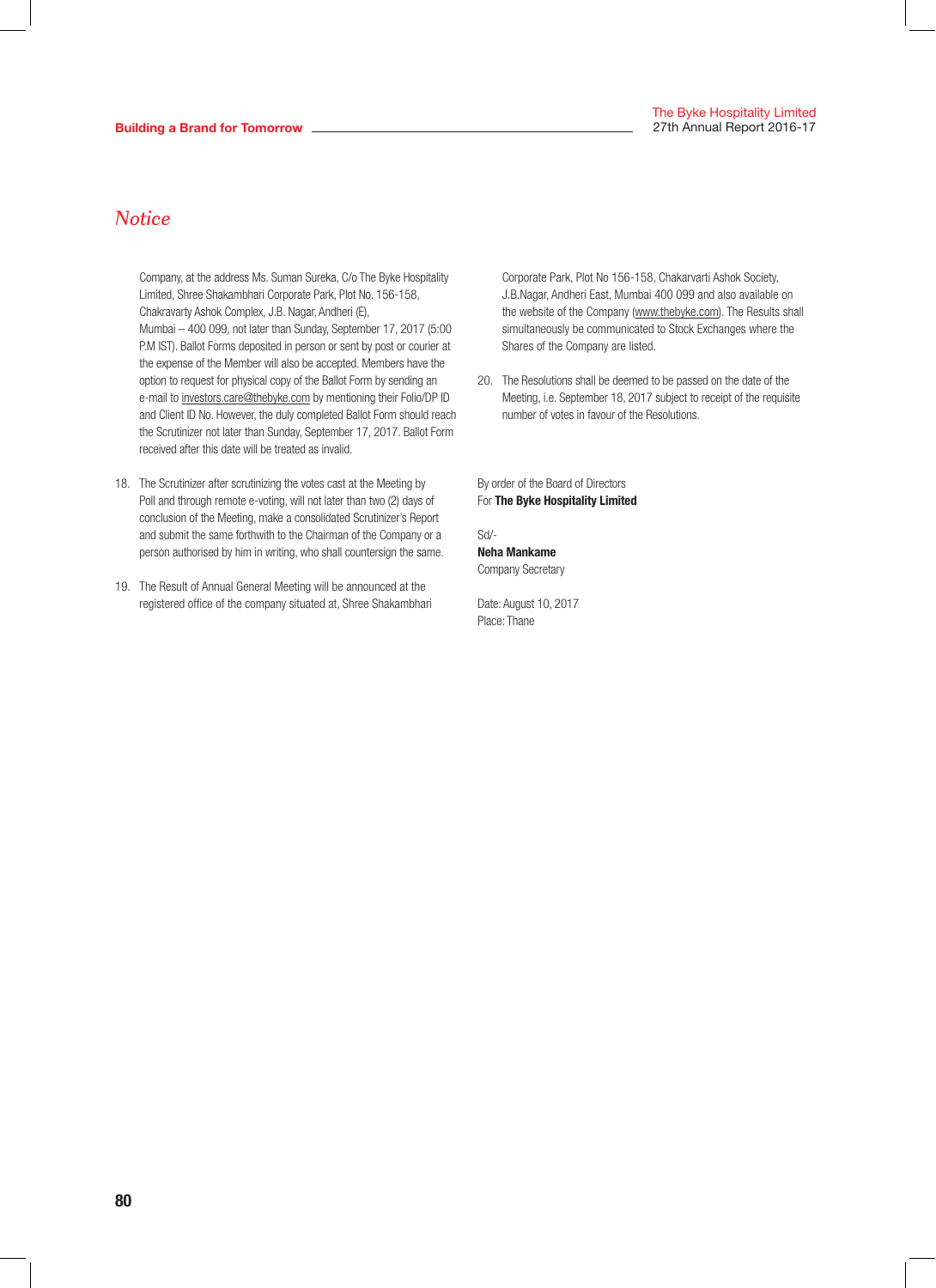

### EXPLANATORY STATEMENT

(Pursuant to provision of Section 102 of the Companies Act, 2013)

#### Item No 5:

Mr. Mihir Sarkar joined the Board of Directors of the Company on February 13, 2017 as Additional Director of the Company pursuant to Section 161 of the Companies Act, 2013. Pursuant to the provision of Section 161 of The Companies Act, 2013, Mr. Mihir Sarkar will hold office up to the date of ensuing Annual General Meeting.

The resolution seeks the approval of members for the appointment of Mr. Mihir Sarkar (DIN: 02061972) as Director (Executive) liable to retire by rotation.

The Company has received a notice in writing under the provision of Section 160 of the Companies Act, 2013, from a member along with a deposit of ₹ 100,000/- (Ruppes One Lakhs Only) proposing the candidature of Mr. Mihir Sarkar for office of Director to be appointed under the provision of the Companies Act, 2013.

The Company has received from Mr. Mihir Sarkar (i) consent in writing to act as director in Form DIR 2 pursuant to Rule 8 of the Companies (Appointment & Qualification of Directors) Rule, 2014 (ii) intimation in DIR 8 in terms of Companies (Appointment & Qualification of Directors) Rule, 2014 to the effect that he is not disqualified under sub section (2) of section 164 of the Companies Act, 2013.

A copy of the draft letter for appointment of Mr. Mihir Sarkar as director setting out terms and conditions is available for inspection without any fee by the members at the Company's registered office during normal business hours on working days up to the date of the Annual General Meeting.

No Director, Key Managerial Personnel of the Company, or and their relatives are concerned or interested, financial or otherwise other than Mr. Mihir Sarkar (along with his relatives) to whom the resolution relates, is interested or concerned in the resolution.

The Board recommends the resolution set forth in Item No. 5 for the approval of the members.

#### Item No 6:

Mr. Dinesh Kumar Goyal joined the Board of Directors of the company on February 13, 2017 as Additional Director of the company pursuant to section 161 of the Companies Act, 2013. Pursuant to the provision of section 161 of the Companies Act, 2013, Mr. Dinesh Kumar Goyal will hold office up to the date of ensuing Annual General Meeting.

In terms of section 149 read with schedule IV and all other applicable provisions of the Companies Act, 2013, Mr. Dinesh Kumar Goyal

(DIN: 02576453) is proposed to be appointed as an Independent Director for the term of 2 (two) consecutive years commencing from February 13, 2017.

The Company has received a notice in writing under the provision of Section 160 of the Companies Act, 2013, from a member along with a deposit of  $\bar{\tau}$  100,000/- (Ruppes One Lakhs Only) proposing the candidature of Mr. Dinesh Kumar Goyal for office of Director to be appointed as such under the provisions of section 149 of the Companies Act, 2013 read with schedule IV and all other applicable provisions of the Companies Act, 2013 .

The Company has received from Mr. Dinesh Kumar Goyal (i) consent in writing to act as director in Form DIR 2 pursuant to Rule 8 of the Companies (Appointment & Qualification of Directors) Rule, 2014 (ii) intimation in DIR 8 in terms of Companies (Appointment & Qualification of Directors) Rule, 2014 to the effect that he is not disqualified under sub section (2) of section 164 of the Companies Act, 2013 (iii) Declaration of Independence, that he meet the criteria of independence as provided in section 149 (6) of The Companies Act, 2013.

A copy of the draft letter for appointment of Mr. Dinesh Kumar Goyal as director setting out terms and conditions is available for inspection without any fee by the members at the Company's registered office during normal business hours on working days up to the date of the Annual General Meeting.

No Director, Key Managerial Personnel of the Company, or and their relatives are concerned or interested, financial or otherwise other, than Mr. Dinesh Kumar Goyal (along with his relatives) to whom the resolution relates, is interested or concerned in the resolution.

The Board recommends the resolution set forth in Item No. 5 for the approval of the members.

By order of the Board of Directors For The Byke Hospitality Limited

Sd/- Neha Mankame Company Secretary

Date: August 10, 2017 Place: Thane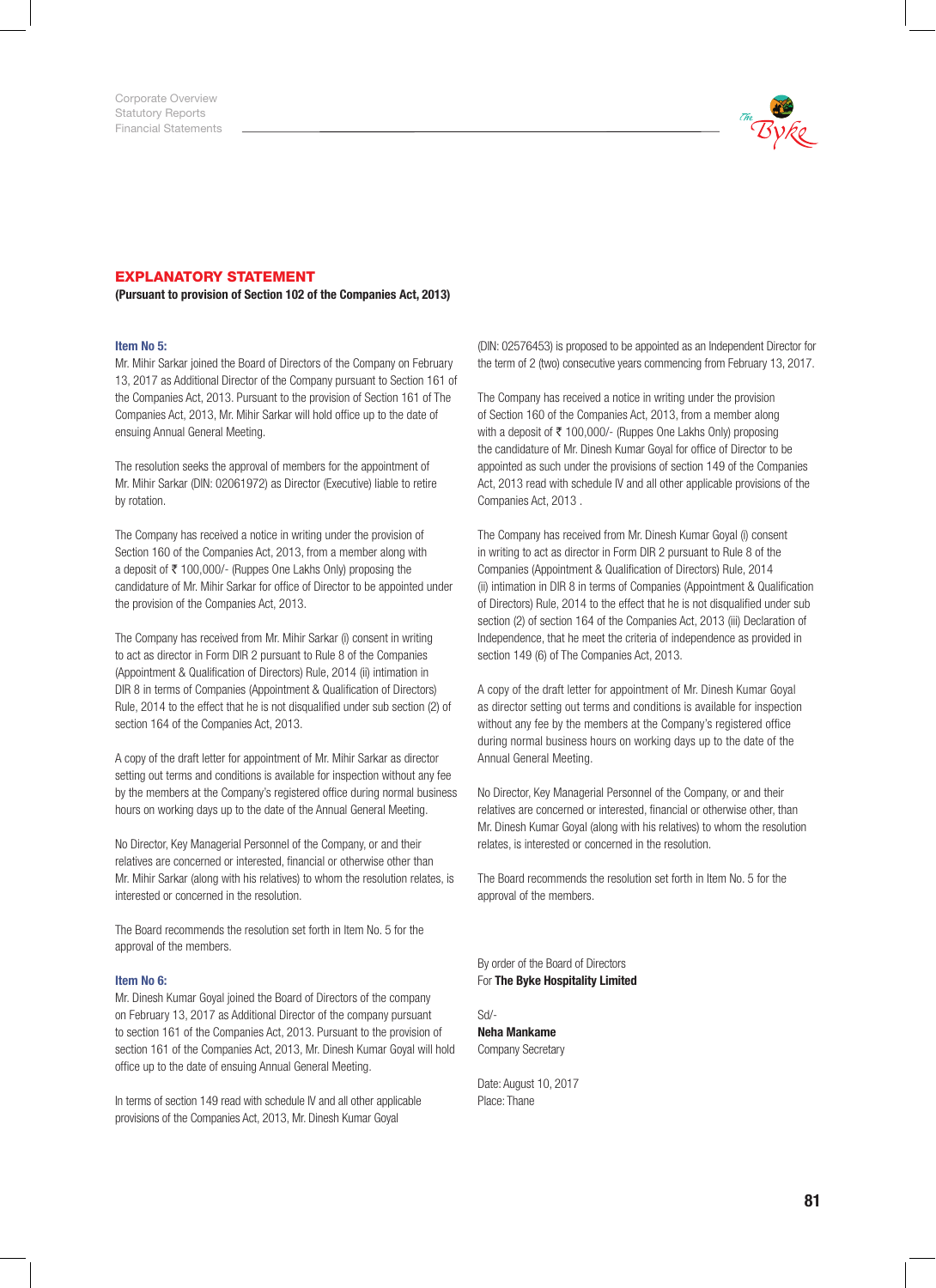## Annexure A

Details of Directors seeking appointment / reappointment at the ensuing Annual General Meeting of the Company: (Pursuant to Regulation 36 of the Listing Obligation & Disclosure Requirement, 2015 with the Stock Exchanges):

| Name of Director                                         | Mr. S. N. Sharma           | <b>Mr. Mihir Sarkar</b>  | <b>Mr. Dinesh Kumar Goyal</b> |  |
|----------------------------------------------------------|----------------------------|--------------------------|-------------------------------|--|
| DIN                                                      | 00798388                   | 02061972                 | 02576453                      |  |
| Date of Birth                                            | 15/03/1954                 | 02/04/1974               | 25/12/1953                    |  |
| Date of first appointment                                | 29/03/1990                 | 13/02/2017               | 13/02/2017                    |  |
|                                                          | Hospitality &              | Hospitality &            | <b>Infrastructure</b>         |  |
| Expertise in specific functional area                    | Service Industry           | Service Industry         |                               |  |
| Qualification                                            | <b>Electrical Engineer</b> | <b>Graduate in Hotel</b> | Ph.D., MSC                    |  |
|                                                          |                            | Management               |                               |  |
| Details of shares held in the Company                    | <b>NIL</b>                 | <b>NIL</b>               | <b>NIL</b>                    |  |
| Board Membership of other Companies as on March 31, 2017 | <b>NIL</b>                 | <b>NIL</b>               |                               |  |
| Chairman / Member of the Committees* of other Companies  | <b>NIL</b>                 | <b>NIL</b>               | <b>NIL</b>                    |  |
| on which he is director as on March 31, 2017             |                            |                          |                               |  |

*\* The Committees include the Audit Committee and Stakeholders Relationship Committee and Nominations & Remuneration Committee.*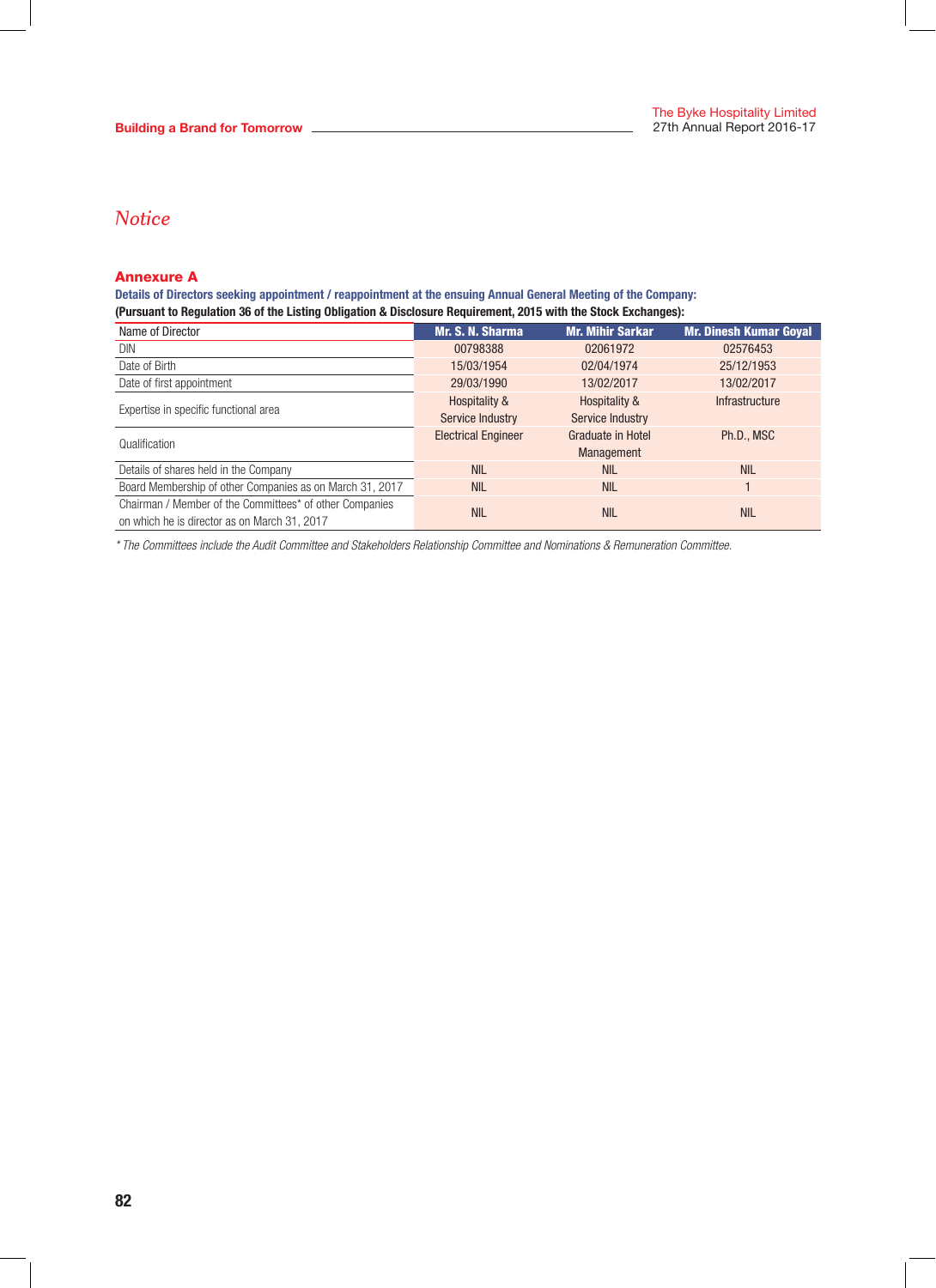|                                                                                  | THE BYKE HOSPITALITY LIMITED<br>Registered Office: Shree Shakambhari Corporate Park, Plot No. 156-158, Chakravarti Ashok Society, J.B. Nagar, Andheri (East), Mumbai- 400 099<br>CIN: L67190MH1990PLC056009<br>Ph No: +91 22 6707 9666 Fax: +91 22 6707 9959 Website: www.thebyke.com   email: investors.care@thebyke.com |
|----------------------------------------------------------------------------------|---------------------------------------------------------------------------------------------------------------------------------------------------------------------------------------------------------------------------------------------------------------------------------------------------------------------------|
|                                                                                  | <b>ATTENDANCE SLIP</b>                                                                                                                                                                                                                                                                                                    |
|                                                                                  | (Please complete this Attendance slip and hand it over at the entrance of the Meeting Hall)                                                                                                                                                                                                                               |
| Regd. Folio No.:                                                                 |                                                                                                                                                                                                                                                                                                                           |
|                                                                                  |                                                                                                                                                                                                                                                                                                                           |
|                                                                                  |                                                                                                                                                                                                                                                                                                                           |
|                                                                                  |                                                                                                                                                                                                                                                                                                                           |
|                                                                                  |                                                                                                                                                                                                                                                                                                                           |
|                                                                                  | I hereby record my presence at the 27th ANNUAL GENERAL MEETING of the Company held on Monday, September 18, 2017 at the Anchorage Hall, Hotel                                                                                                                                                                             |
| Suba International, 211, Chakala, Sahar Road, Andheri East, Mumbai 400099.       |                                                                                                                                                                                                                                                                                                                           |
|                                                                                  | Signature of Shareholder/ Proxy                                                                                                                                                                                                                                                                                           |
| * Applicable for investors holding shares in electronic form                     |                                                                                                                                                                                                                                                                                                                           |
| NOTES: You are requested to bring your copy of the Annual Report to the Meeting. |                                                                                                                                                                                                                                                                                                                           |
| E-MAIL ID REGISTRATION REQUEST                                                   |                                                                                                                                                                                                                                                                                                                           |
| requested to fill the below details to register or update their email-ids.       | In compliance with provisions of Rule 18(3) prescribed in Chapter 18 of the Companies Act, 2013, all the Members of the Company who have not<br>registered their e-mail id so far with the Company/RTA and those Members who have registered their e-mail but wish to update their email-ids, are                         |
| E-mail ID:                                                                       |                                                                                                                                                                                                                                                                                                                           |
|                                                                                  |                                                                                                                                                                                                                                                                                                                           |
| (Signature of Member)                                                            |                                                                                                                                                                                                                                                                                                                           |
|                                                                                  |                                                                                                                                                                                                                                                                                                                           |
|                                                                                  |                                                                                                                                                                                                                                                                                                                           |
|                                                                                  |                                                                                                                                                                                                                                                                                                                           |
|                                                                                  |                                                                                                                                                                                                                                                                                                                           |
|                                                                                  |                                                                                                                                                                                                                                                                                                                           |

**Note** 

 $- - - - - - -$ 

 $\overline{\phantom{a}}$  $\overline{\phantom{a}}$ 

 $\frac{1}{2}$ 

 $\overline{\phantom{a}}$ 

 $\overline{\phantom{a}}$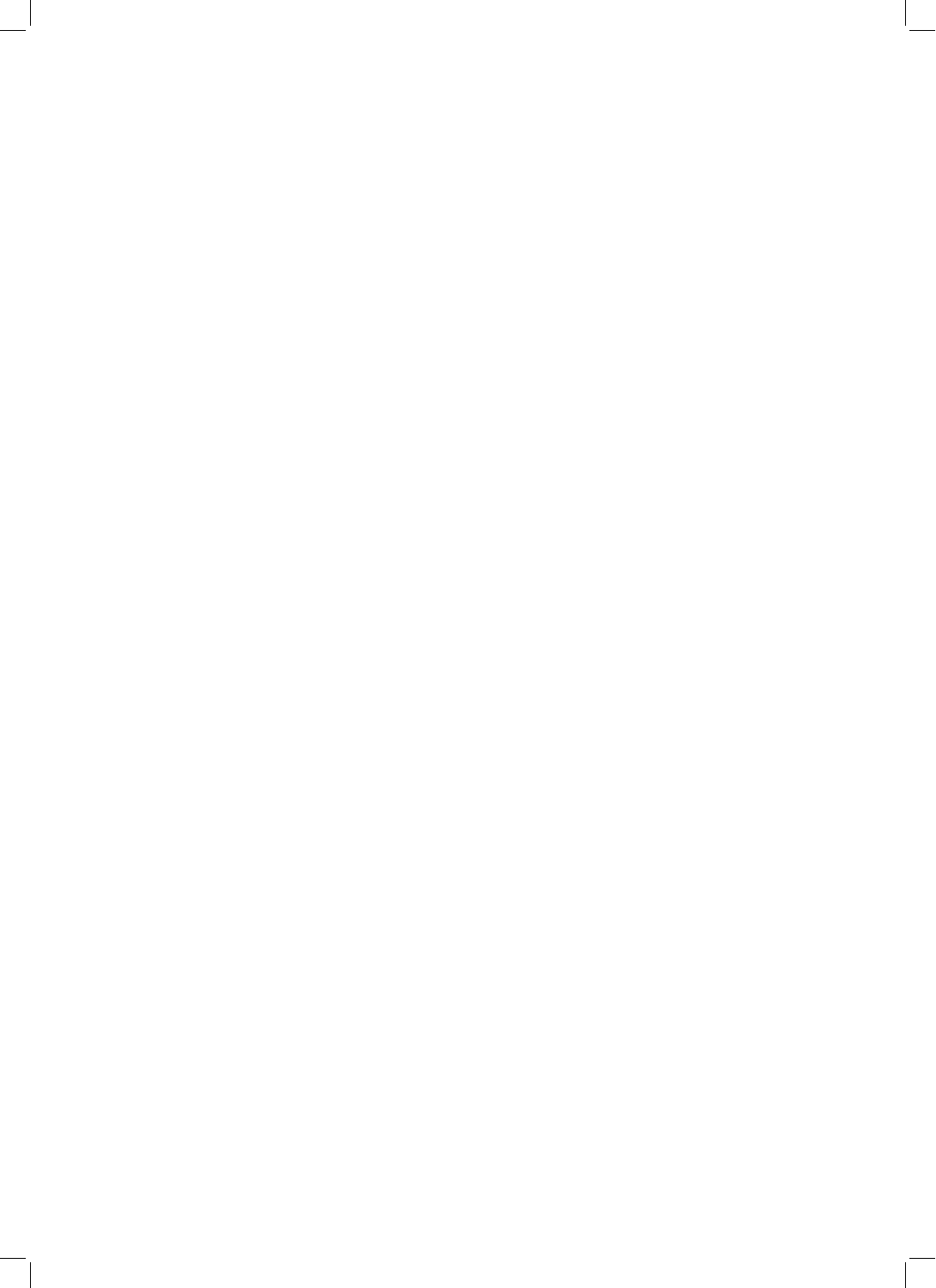

#### THE BYKE HOSPITALITY LIMITED

Registered Office: Shree Shakambhari Corporate Park, Plot No. 156-158, Chakravarti Ashok Society, J.B. Nagar, Andheri (East), Mumbai- 400 099 CIN: L67190MH1990PLC056009

Ph No: +91 22 6707 9666 Fax: +91 22 6707 9959 Website: www.thebyke.com | email: investors.care@thebyke.com

## Form No. MGT-11 PROXY FORM

Pursuant to Section 105(6) of the Companies Act, 2013 and Rule 19(3) of the Companies (Management and Administration) Rules, 2014.

Venue of the meeting: \_\_\_\_\_\_\_\_\_\_\_\_\_\_\_\_\_\_\_\_\_\_\_\_\_\_\_\_

Date & Time: \_\_\_\_\_\_\_\_\_\_\_\_\_\_\_\_\_\_\_\_\_\_\_\_\_\_\_\_

#### PLEASE FILL ATTENDANCE SLIP AND HAND IT OVER AT THE ENTRANCE OF THE MEETING VENUE

| Name               |  |
|--------------------|--|
| Registered Address |  |
| Email ID           |  |
| $DPID^*$           |  |
| Client $ID^*$      |  |
| ___<br>Folio No    |  |

*\*Applicable for investors holding shares in Electronic form.*

I/We \_\_\_\_\_\_\_\_\_\_\_\_\_\_\_\_\_\_\_\_\_\_\_\_\_\_\_\_\_\_\_\_\_\_\_\_\_\_\_\_\_\_\_\_\_\_\_\_\_\_\_\_\_\_\_\_\_\_\_\_\_\_\_\_\_\_\_\_\_\_\_\_\_\_\_\_\_\_\_\_\_\_ being a member/members of The Byke Hospitality Limited hereby appoint the following as my/our Proxy to attend and vote (on a poll) for me/us and on my/our behalf at the 27th Annual General Meeting of the Company to be held on Monday, September 18, 2017 at 10:00 A.M at the Anchorage Hall, Hotel Suba International, 211, Chakala, Sahar Road, Andheri East, Mumbai 400099 and at any adjournment thereof in respect of such resolutions as are indicated below;

|    | $Mr/Mrs$ $\overline{\phantom{rr}}$                                                                                                                                                                                            |                |
|----|-------------------------------------------------------------------------------------------------------------------------------------------------------------------------------------------------------------------------------|----------------|
|    |                                                                                                                                                                                                                               |                |
|    |                                                                                                                                                                                                                               | or failing him |
| 2. |                                                                                                                                                                                                                               |                |
|    |                                                                                                                                                                                                                               |                |
|    |                                                                                                                                                                                                                               | or failing him |
| 3. | $Mr/Mrs$ $\overline{\phantom{rr}}$                                                                                                                                                                                            |                |
|    | Reqistered address and the state of the state of the state of the state of the state of the state of the state of the state of the state of the state of the state of the state of the state of the state of the state of the |                |
|    |                                                                                                                                                                                                                               | or failing him |

\*\* I/We direct my/our Proxy to vote on the Resolutions in the manner as indicated below:

| Sr.                     | Resolution                                                                      | Number of   | For | Against |
|-------------------------|---------------------------------------------------------------------------------|-------------|-----|---------|
| No.                     |                                                                                 | shares held |     |         |
|                         | <b>Ordinary Business</b>                                                        |             |     |         |
|                         | Adoption of audited Financial Statements for the financial year ended March 31, |             |     |         |
|                         | 2017 and reports of the Board of Directors and the Auditors Thereon             |             |     |         |
| 2.                      | Declaration of final dividend of 10% i.e. ₹ 1/- per share on the                |             |     |         |
|                         | equity shares of the Company for the financial year 2016-17                     |             |     |         |
| 3.                      | Re-appointment of Mr. Satyanarayan Sharma, who retires by rotation              |             |     |         |
| 4.                      | Ratification of Appointment of M/s Borkar & Mazumdar,                           |             |     |         |
|                         | Chartered Accountants, as Statutory Auditor                                     |             |     |         |
| <b>Special Business</b> |                                                                                 |             |     |         |
| 5.                      | Appointment of Mr. Mihir Sarkar as an Executive Director                        |             |     |         |
| 6.                      | Appointment of Mr. Dinesh Kumar Goyal as an Independent Director                |             |     |         |
|                         | of the Company                                                                  |             |     |         |

*\*\* This is optional. Please put a tick mark (√) in the appropriate column against the resolutions indicated in the box. If a member leaves the "For" or "Against" column blank against any or all the Resolutions, the proxy will be entitled to vote in the manner he/she thinks appropriate. If a member wishes to abstain from voting on a particular resolution, he/she should write "Abstain" across the boxes against the Resolution.*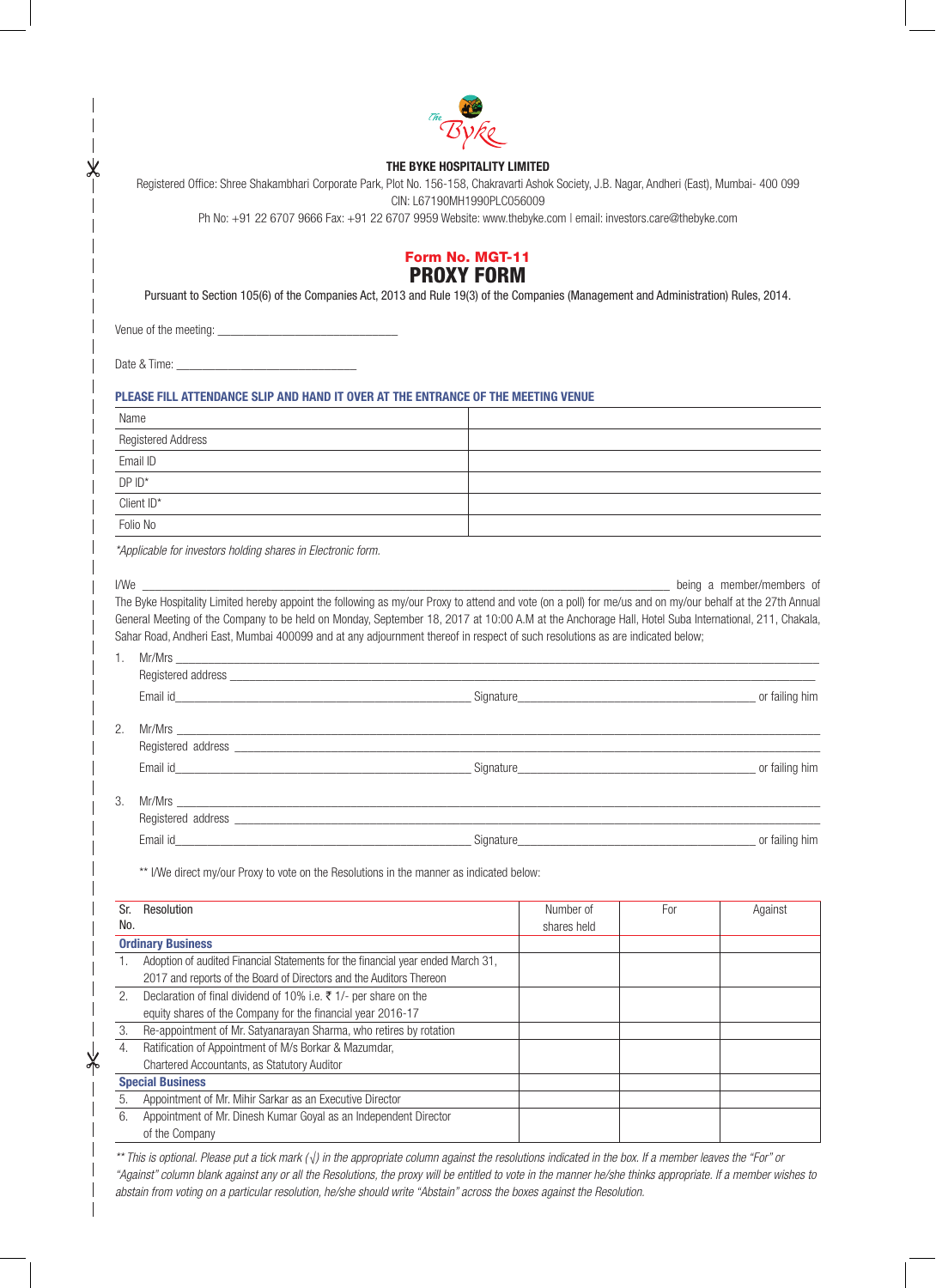Signature(s) of Member(s)

| <u> 1980 - John Stein, Amerikaansk politiker († 1950)</u>       |                                                |
|-----------------------------------------------------------------|------------------------------------------------|
| $\overline{2}$ .                                                |                                                |
| 3.<br>Signed this --------------- day of ----------------- 2017 | Affix a 15<br>paise<br>Revenue<br><b>Stamp</b> |

#### *Notes:*

| The Proxy to be effective should be deposited at the Registered office of the company not less than FORTY EIGHT HOURS before the commencement |
|-----------------------------------------------------------------------------------------------------------------------------------------------|
| of the Meeting.                                                                                                                               |

- *2. A Proxy need not be a member of the Company.*
- *3. In the case of joint holders, the vote of the senior who tenders a vote, whether in person or by proxy, shall be accepted to the exclusion of the vote of the other joint holders. Seniority shall be determined by the order in which the names stand in the Register of Members.*
- *4. The form of Proxy confers authority to demand or join in demanding a poll.*
- *5. The submission by a member of this form of proxy will not preclude such member from attending in person and voting at the meeting.*
- *6. In case a member wishes his/her votes to be used differently, he/she should indicate the number of shares under the columns "For" or "Against" as appropriate.*